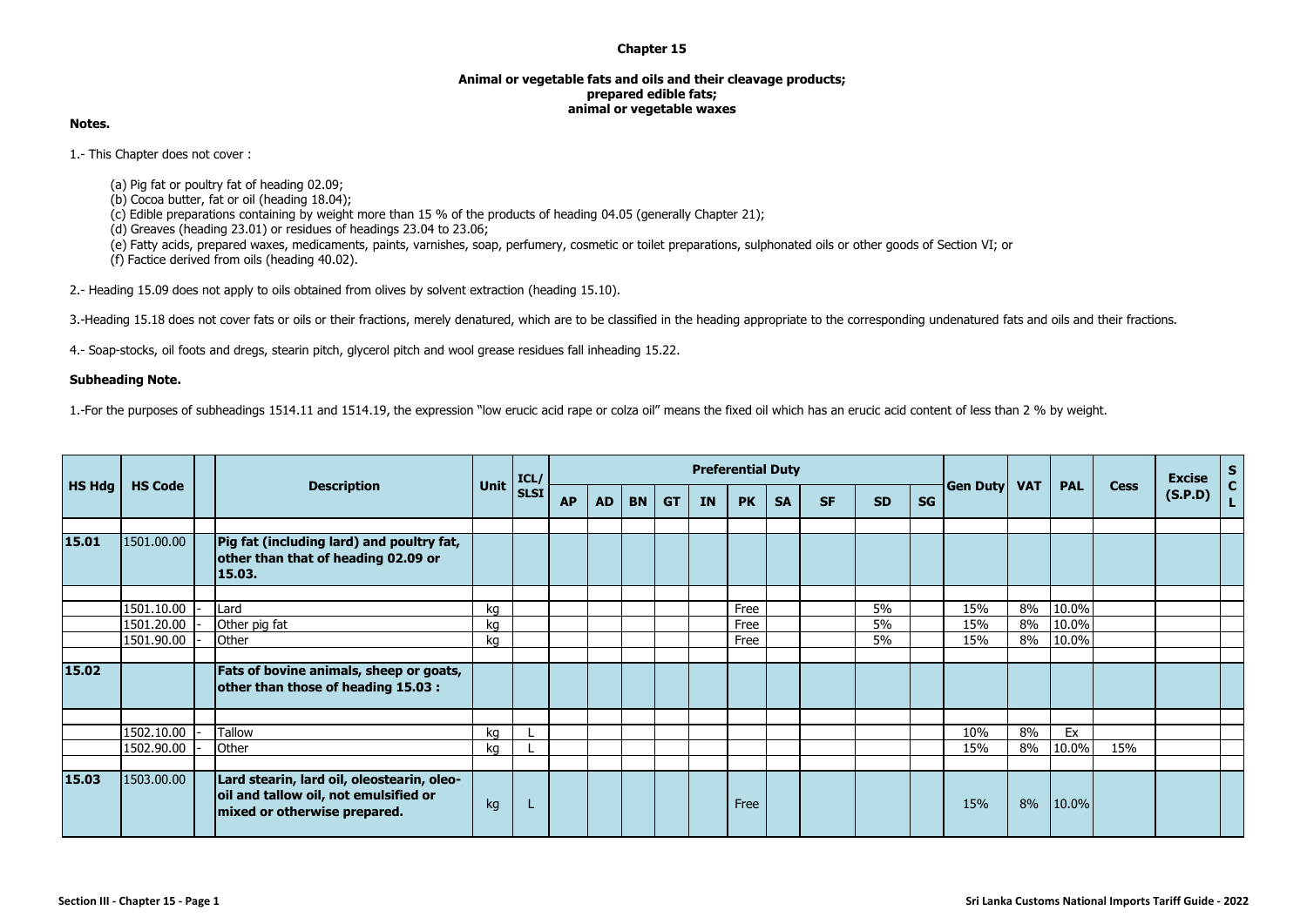| <b>HS Hdg</b> | <b>HS Code</b>           | Unit                                                                                                                     | ICL/     |              |           |           |           |           | <b>Preferential Duty</b> |              |           |           |           | <b>Gen Duty</b> | <b>VAT</b>                              | <b>PAL</b> | <b>Cess</b>    | <b>Excise</b>                 | $\mathsf S$ |               |
|---------------|--------------------------|--------------------------------------------------------------------------------------------------------------------------|----------|--------------|-----------|-----------|-----------|-----------|--------------------------|--------------|-----------|-----------|-----------|-----------------|-----------------------------------------|------------|----------------|-------------------------------|-------------|---------------|
|               |                          | <b>Description</b>                                                                                                       |          | <b>SLSI</b>  | <b>AP</b> | <b>AD</b> | <b>BN</b> | <b>GT</b> | IN                       | <b>PK</b>    | <b>SA</b> | <b>SF</b> | <b>SD</b> | <b>SG</b>       |                                         |            |                |                               | (S.P.D)     | $\frac{c}{L}$ |
| 15.04         |                          | Fats and oils and their fractions, of fish<br>or marine mammals, whether or not<br>refined, but not chemically modified. |          |              |           |           |           |           |                          |              |           |           |           |                 |                                         |            |                |                               |             |               |
|               |                          |                                                                                                                          |          |              |           |           |           |           |                          |              |           |           |           |                 |                                         |            |                |                               |             |               |
|               | 1504.10                  | Fish-liver oils and their fractions :                                                                                    |          |              |           |           |           |           |                          |              |           |           |           |                 |                                         |            |                |                               |             |               |
|               | 1504.10.10               | Shark liver oil                                                                                                          | kg       |              |           |           |           |           |                          | Free         |           |           |           |                 | 15%                                     | 8%         | 10.0%          |                               |             |               |
|               | 1504.10.90<br>1504.20.00 | Other<br>Fats and oils and their fractions, of fish, other<br>than liver oils                                            | kg<br>kg |              |           |           |           |           |                          | Free<br>Free |           |           |           |                 | 15%<br>15%                              | 8%<br>8%   | 10.0%<br>10.0% |                               |             |               |
|               | 1504.30                  | Fats and oils and their fractions, of marine<br>mammals:                                                                 |          |              |           |           |           |           |                          |              |           |           |           |                 |                                         |            |                |                               |             |               |
|               | 1504.30.10               | Whale oil                                                                                                                | kg       |              |           |           |           |           |                          | Free         |           |           |           |                 | 10%                                     | 8%         | 10.0%          |                               |             |               |
|               | 1504.30.20               | Sperm oil                                                                                                                | kg       |              |           |           |           |           |                          | Free         |           |           |           |                 | 10%                                     | 8%         | 10.0%          |                               |             |               |
|               | 1504.30.90               | Other                                                                                                                    | kg       |              |           |           |           |           |                          | Free         |           |           |           |                 | 10%                                     | 8%         | $10.0\%$       |                               |             |               |
|               |                          |                                                                                                                          |          |              |           |           |           |           |                          |              |           |           |           |                 |                                         |            |                |                               |             |               |
| 15.05         | 1505.00                  | <b>Wool grease and fatty substances</b><br>derived therefrom (including lanolin)<br>$(+).$                               |          |              |           |           |           |           |                          |              |           |           |           |                 |                                         |            |                |                               |             |               |
|               |                          |                                                                                                                          |          |              |           |           |           |           |                          |              |           |           |           |                 |                                         |            |                |                               |             |               |
|               | 1505.00.10               | Lanolin                                                                                                                  | kg       |              |           |           |           |           |                          | Free         |           |           | 4.5%      |                 | 15%                                     | 8%         | 10.0%          |                               |             |               |
|               | 1505.00.90               | Other                                                                                                                    | kg       |              |           |           |           |           |                          | Free         |           |           | 5%        |                 | 15%                                     | 8%         | 10.0%          | 15%                           |             |               |
| 15.06         | 1506.00.00               | Other animal fats and oils and their<br>fractions, whether or not refined, but<br>not chemically modified.               | kg       |              |           |           |           |           |                          | Free         |           |           |           |                 | 15%                                     | 8%         | 10.0%          | 15%                           |             |               |
| 15.07         |                          | Soya-bean oil and its fractions, whether<br>or not refined, but not chemically<br>modified.                              |          |              |           |           |           |           |                          |              |           |           |           |                 |                                         |            |                |                               |             |               |
|               | 1507.10.00               | Crude oil, whether or not degummed                                                                                       | kg       | S            |           |           |           |           |                          | Free         |           |           |           |                 | 15% or<br>$Rs.33/=$                     | 8%         | 10.0%          | 15% or<br>$Rs.33/=$<br>per kg |             | $\ast$        |
|               | 1507.90.00               | Other                                                                                                                    | kg       | S            |           |           |           |           |                          | Free         |           |           |           |                 | per kg<br>15% or<br>$Rs.36/=$<br>per kg | 8%         | 10.0%          | 15% or<br>$Rs.36/=$<br>per kg |             | $\ast$        |
| 15.08         |                          | Ground-nut oil and its fractions,<br>whether or not refined, but not<br>chemically modified.                             |          |              |           |           |           |           |                          |              |           |           |           |                 |                                         |            |                |                               |             |               |
|               | 1508.10.00               | Crude oil                                                                                                                | kg       | $\mathsf{S}$ |           |           |           |           |                          | Free         |           |           |           |                 | 15% or<br>$Rs.33/=$<br>per kg           | 8%         | 10.0%          | 15% or<br>$Rs.48/=$<br>per kg |             |               |
|               | 1508.90.00               | Other                                                                                                                    | kg       | S            |           |           |           |           |                          | Free         |           |           |           |                 | 15% or<br>$Rs.40/=$<br>per ka           | 8%         | 10.0%          | 15% or<br>$Rs.55/=$<br>per ka |             |               |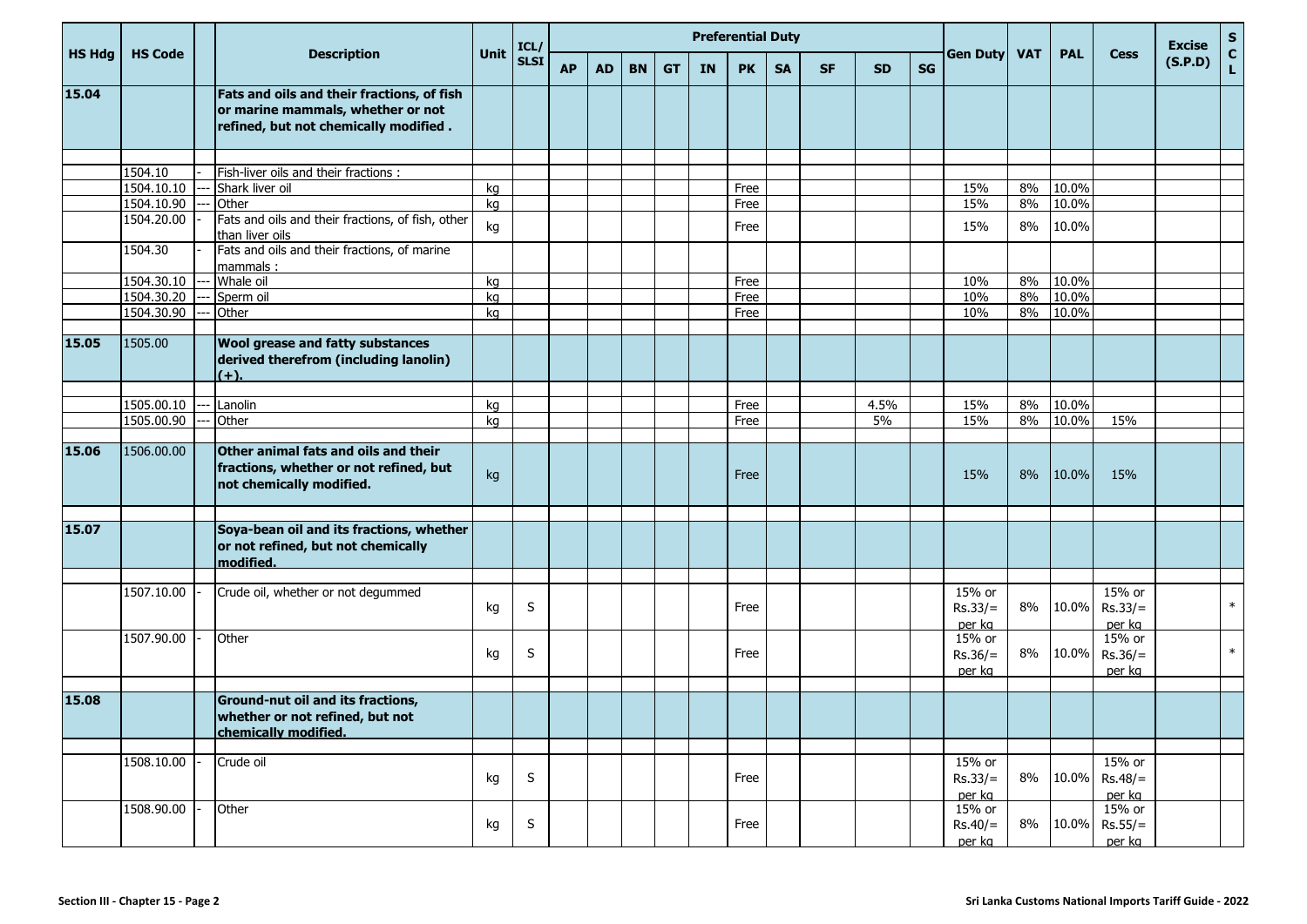|               |                |                                                                                                                                                                                                                       |      | ICL/        |           |           |           |           |           | <b>Preferential Duty</b> |           |           |           |    |                               |            |            |                               | <b>Excise</b> |             |
|---------------|----------------|-----------------------------------------------------------------------------------------------------------------------------------------------------------------------------------------------------------------------|------|-------------|-----------|-----------|-----------|-----------|-----------|--------------------------|-----------|-----------|-----------|----|-------------------------------|------------|------------|-------------------------------|---------------|-------------|
| <b>HS Hdg</b> | <b>HS Code</b> | <b>Description</b>                                                                                                                                                                                                    | Unit | <b>SLSI</b> | <b>AP</b> | <b>AD</b> | <b>BN</b> | <b>GT</b> | <b>IN</b> | <b>PK</b>                | <b>SA</b> | <b>SF</b> | <b>SD</b> | SG | <b>Gen Duty</b>               | <b>VAT</b> | <b>PAL</b> | <b>Cess</b>                   | (S.P.D)       | S<br>C<br>L |
| 15.09         |                | Olive oil and its fractions, whether or<br>not refined, but not chemically<br>modified.                                                                                                                               |      |             |           |           |           |           |           |                          |           |           |           |    |                               |            |            |                               |               |             |
|               | 1509.10.00     | Virgin                                                                                                                                                                                                                | kg   |             |           |           |           |           |           | Free                     |           |           |           |    | 15% or<br>$Rs.40/=$<br>per kg | 8%         | 10.0%      | 15% or<br>$Rs.55/=$<br>per kg |               |             |
|               | 1509.90.00     | Other                                                                                                                                                                                                                 | kg   |             |           |           |           |           |           | Free                     |           |           |           |    | 15% or<br>$Rs.40/=$<br>per kg | 8%         | 10.0%      | 15% or<br>$Rs.55/=$<br>per kg |               |             |
| 15.10         | 1510.00.00     | Other oils and their fractions, obtained<br>solely from olives, whether or not<br>refined, but not chemically modified,<br>including blends of these oils or<br>fractions with oils or fractions of<br>heading 15.09. | kg   |             |           |           |           |           |           | Free                     |           |           |           |    | 15% or<br>$Rs.40/=$<br>per kg | 8%         | 10.0%      | 15% or<br>$Rs.55/=$<br>per kg |               |             |
| 15.11         |                | Palm oil and its fractions, whether or<br>not refined, but not chemically modified<br>$(+)$                                                                                                                           |      |             |           |           |           |           |           |                          |           |           |           |    |                               |            |            |                               |               |             |
|               | 1511.10.00     | Crude oil                                                                                                                                                                                                             | kg   | B/S         |           |           |           |           |           | Free                     |           |           |           |    | 15% or<br>$Rs.33/=$<br>per kg | 8%         | 10.0%      | 15% or<br>$Rs.33/=$<br>per kg |               | $\ast$      |
|               | 1511.90        | Other:                                                                                                                                                                                                                |      |             |           |           |           |           |           |                          |           |           |           |    |                               |            |            |                               |               |             |
|               | 1511.90.10     | Serial fractions at room temperature (palm<br>stearin)                                                                                                                                                                | kg   |             |           |           |           |           |           |                          |           |           |           |    | 15% or<br>$Rs.33/=$<br>per kg | 8%         | 10.0%      | 15% or<br>$Rs.33/=$<br>per kg |               | $\ast$      |
|               | 1511.90.20     | Palm oil imported in packing of 210 I and<br>below                                                                                                                                                                    | kg   | B/S         |           |           |           |           |           |                          |           |           |           |    | 15% or<br>$Rs.36/=$<br>per kg | 8%         | 10.0%      | 15% or<br>$Rs.36/=$<br>per kg |               | $\ast$      |
|               | 1511.90.30     | Crude palm olein                                                                                                                                                                                                      | kg   |             |           |           |           |           |           |                          |           |           |           |    | 15% or<br>$Rs.33/=$<br>per kg | 8%         | 10.0%      | 15% or<br>$Rs.33/=$<br>per kg |               | $\ast$      |
|               | 1511.90.90     | Other                                                                                                                                                                                                                 | kg   | B/S         |           |           |           |           |           |                          |           |           |           |    | 15% or<br>$Rs.36/=$           | 8%         | 10.0%      | 15% or<br>$Rs.36/=$           |               | $\ast$      |
|               |                | Refined bleached and deodorized (RBD) palm<br>olein                                                                                                                                                                   | kg   | L/S         |           |           |           |           |           |                          |           |           |           |    | per kg                        |            |            | per kg                        |               |             |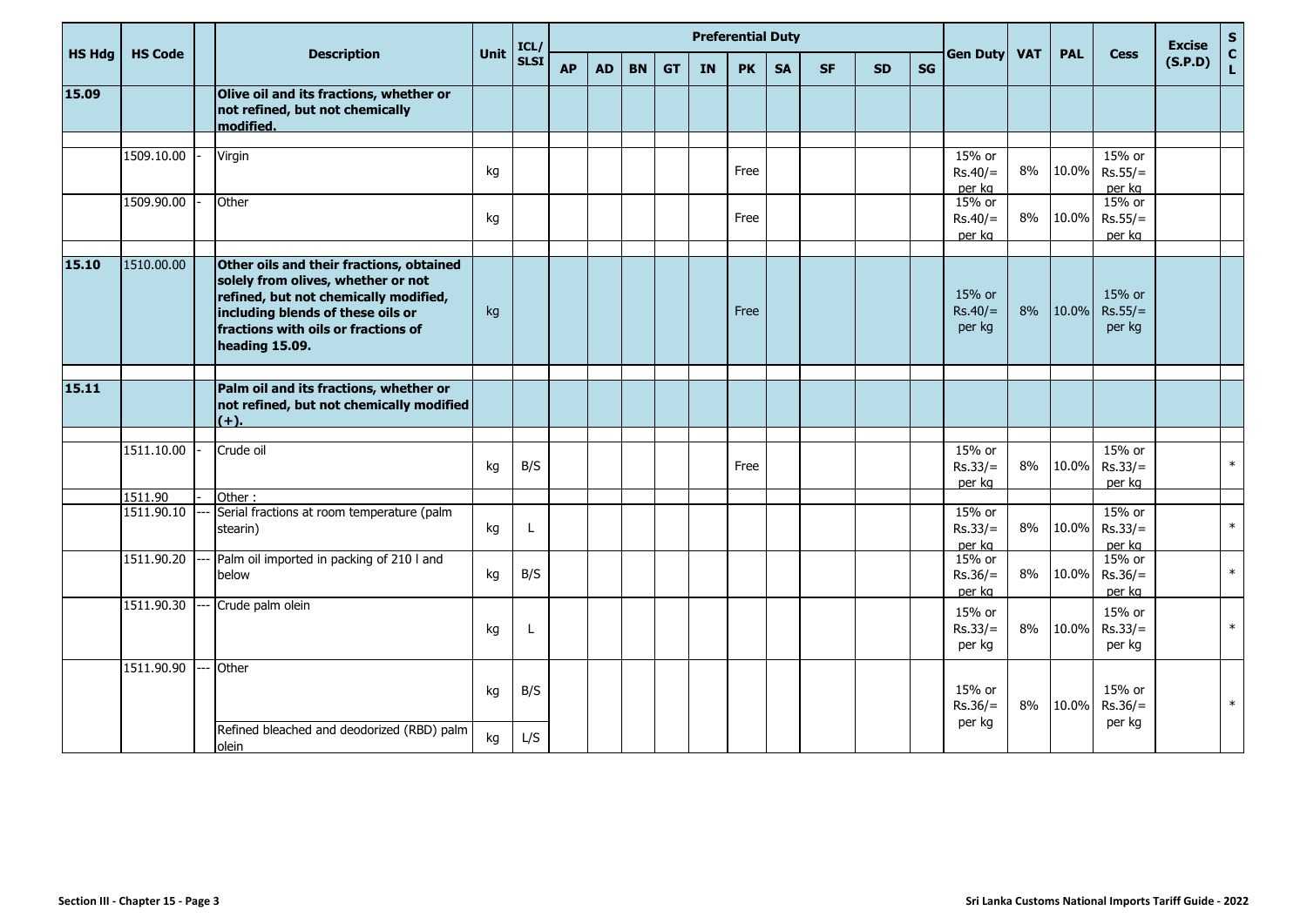|               |                        |                                                                                                                                           |      |              |           |           |           |           |           | <b>Preferential Duty</b> |           |           |           |           |                               |            |            |                                      | <b>Excise</b> | $S_{C}$     |
|---------------|------------------------|-------------------------------------------------------------------------------------------------------------------------------------------|------|--------------|-----------|-----------|-----------|-----------|-----------|--------------------------|-----------|-----------|-----------|-----------|-------------------------------|------------|------------|--------------------------------------|---------------|-------------|
| <b>HS Hdg</b> | <b>HS Code</b>         | <b>Description</b>                                                                                                                        | Unit | ICL/<br>SLSI | <b>AP</b> | <b>AD</b> | <b>BN</b> | <b>GT</b> | <b>IN</b> | <b>PK</b>                | <b>SA</b> | <b>SF</b> | <b>SD</b> | <b>SG</b> | <b>Gen Duty</b>               | <b>VAT</b> | <b>PAL</b> | <b>Cess</b>                          | (S.P.D)       | $\mathbf L$ |
| 15.12         |                        | Sunflower seed, safflower or cotton-<br>seed oil and fractions thereof, whether<br>or not refined, but not chemically<br>modified $(+)$ . |      |              |           |           |           |           |           |                          |           |           |           |           |                               |            |            |                                      |               |             |
|               |                        |                                                                                                                                           |      |              |           |           |           |           |           |                          |           |           |           |           |                               |            |            |                                      |               |             |
|               |                        | Sunflower-seed or safflower oil and fractions<br>thereof:                                                                                 |      |              |           |           |           |           |           |                          |           |           |           |           |                               |            |            |                                      |               |             |
|               | 1512.11.00             | Crude oil                                                                                                                                 | kg   | S            |           |           |           |           |           | Free                     |           |           |           |           | 15% or<br>$Rs.33/=$<br>per kg | 8%         | 10.0%      | 15% or<br>$Rs.33/=$<br>per kg        |               | $\ast$      |
|               | 1512.19.00             | Other                                                                                                                                     | kg   | S            |           |           |           |           |           | Free                     |           |           |           |           | 15% or<br>$Rs.36/=$<br>per kg | 8%         | 10.0%      | 15% or<br>$Rs.36/=$<br>per kg        |               | $\ast$      |
|               |                        | Cotton-seed oil and its fractions :                                                                                                       |      |              |           |           |           |           |           |                          |           |           |           |           |                               |            |            |                                      |               |             |
|               | 1512.21.00             | Crude oil, whether or not gossypol has been<br>removed                                                                                    | kg   |              |           |           |           |           |           | Free                     |           |           |           |           | 15% or<br>$Rs.33/=$<br>per kg | 8%         | 10.0%      | 15% or<br>$Rs.33/=$<br>per kg        |               |             |
|               | 1512.29.00             | Other                                                                                                                                     | kg   |              |           |           |           |           |           | Free                     |           |           |           |           | 15% or<br>$Rs.40/=$<br>per kg | 8%         | 10.0%      | 15% or<br>$Rs.40/=$<br>per kg        |               |             |
| 15.13         |                        | Coconut (copra), palm kernel or<br>babassu oil and fractions thereof,<br>whether or not refined, but not<br>chemically modified (+).      |      |              |           |           |           |           |           |                          |           |           |           |           |                               |            |            |                                      |               |             |
|               |                        |                                                                                                                                           |      |              |           |           |           |           |           |                          |           |           |           |           |                               |            |            |                                      |               |             |
|               |                        | Coconut (copra) oil and its fractions :                                                                                                   |      |              |           |           |           |           |           |                          |           |           |           |           |                               |            |            |                                      |               |             |
|               | 1513.11                | Crude oil:                                                                                                                                |      |              |           |           |           |           |           |                          |           |           |           |           |                               |            |            |                                      |               |             |
|               | 1513.11.11             | In bulk:<br>Virgin coconut oil                                                                                                            | kg   | S            |           |           |           |           |           |                          |           |           |           |           | 15% or<br>$Rs.36/=$<br>per kg | 8%         | 10.0%      | 15% or<br>$Rs.36/=$<br>per kg        |               | $\ast$      |
|               | 1513.11.19             | Other                                                                                                                                     | kg   | S            |           |           |           |           |           |                          |           |           |           |           | 15% or<br>$Rs.36/=$<br>per kg | 8%         | 10.0%      | 15% or<br>$Rs.36/=$<br>per kg        |               | $\ast$      |
|               |                        | Other:                                                                                                                                    |      |              |           |           |           |           |           |                          |           |           |           |           |                               |            |            |                                      |               |             |
|               | 1513.11.21             | Virgin coconut oil                                                                                                                        | kg   | $\sf S$      |           |           |           |           |           |                          |           |           |           |           | 15% or<br>$Rs.36/=$<br>per kg | 8%         | 10.0%      | 15% or<br>$Rs.36/=$<br>per kg        |               | $\ast$      |
|               | 1513.11.29 ---- Other  |                                                                                                                                           | kg   | S            |           |           |           |           |           |                          |           |           |           |           | 15% or<br>$Rs.36/=$<br>per kg |            |            | 15% or<br>8% 10.0% Rs.36/=<br>per kg |               | $\ast$      |
|               | 1513.19                | Other:                                                                                                                                    |      |              |           |           |           |           |           |                          |           |           |           |           |                               |            |            |                                      |               |             |
|               | 1513.19.10 --- In bulk |                                                                                                                                           | kg   | S            |           |           |           |           |           |                          |           |           |           |           | 15% or<br>$Rs.36/=$<br>per kg |            | 8% 10.0%   | 15% or<br>$Rs.36/=$<br>per kg        |               | $\ast$      |
|               | 1513.19.90             | Other                                                                                                                                     | kg   | S            |           |           |           |           |           |                          |           |           |           |           | 15% or<br>$Rs.36/=$<br>per kg |            | 8% 10.0%   | 15% or<br>$Rs.36/=$<br>per kg        |               | $\ast$      |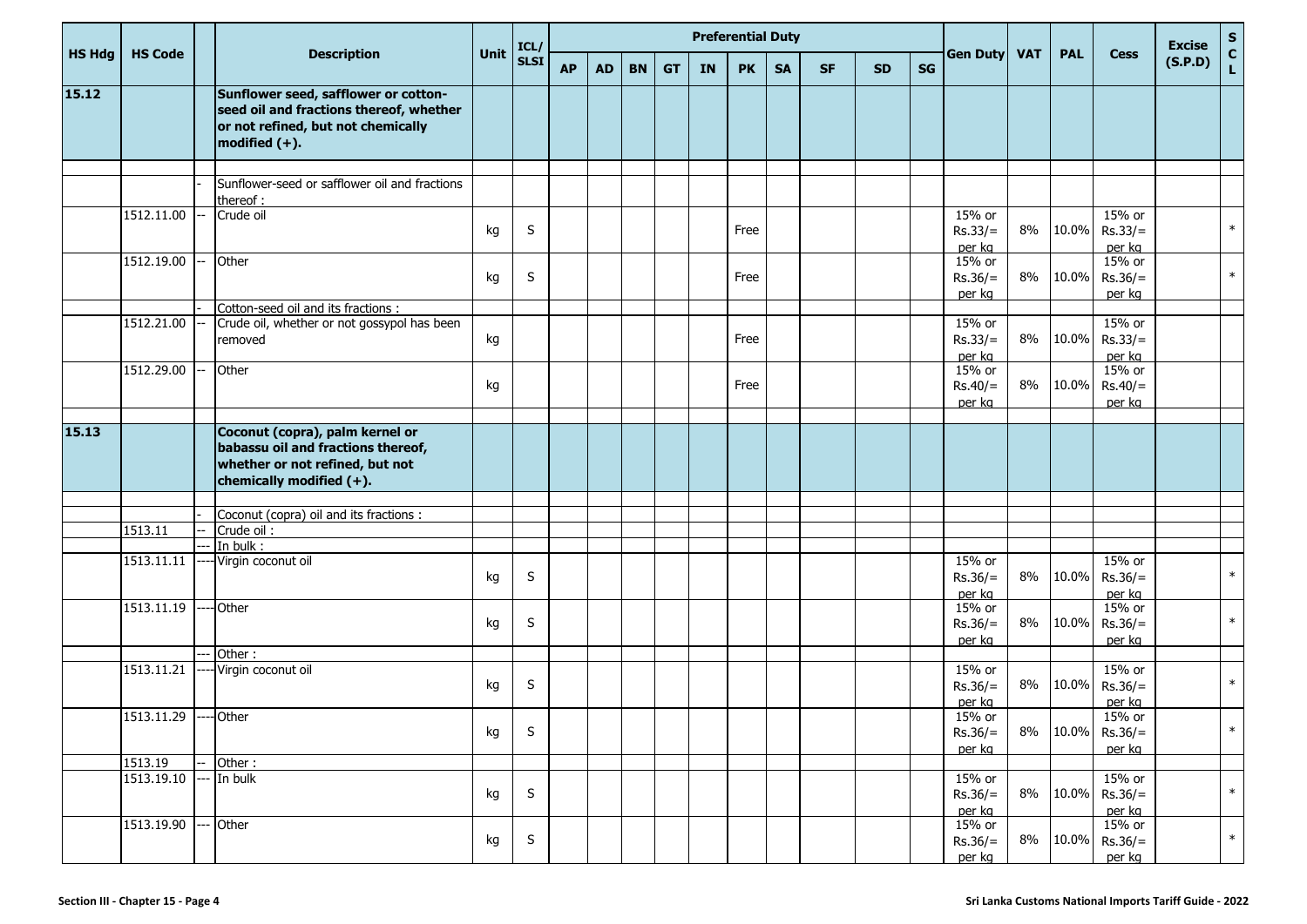|               |                     |  |                                                                                                                                                      | ICL/        |             |           |           |           |           | <b>Preferential Duty</b> |           |           |                               |                              |           |                     |            |            | <b>Excise</b>              |         |             |
|---------------|---------------------|--|------------------------------------------------------------------------------------------------------------------------------------------------------|-------------|-------------|-----------|-----------|-----------|-----------|--------------------------|-----------|-----------|-------------------------------|------------------------------|-----------|---------------------|------------|------------|----------------------------|---------|-------------|
| <b>HS Hdg</b> | <b>HS Code</b>      |  | <b>Description</b>                                                                                                                                   | <b>Unit</b> | <b>SLSI</b> | <b>AP</b> | <b>AD</b> | <b>BN</b> | <b>GT</b> | IN                       | <b>PK</b> | <b>SA</b> | <b>SF</b>                     | <b>SD</b>                    | <b>SG</b> | <b>Gen Duty</b>     | <b>VAT</b> | <b>PAL</b> | <b>Cess</b>                | (S.P.D) | S<br>C<br>L |
|               |                     |  | Palm kernel or babassu oil and fractions<br>thereof :                                                                                                |             |             |           |           |           |           |                          |           |           |                               |                              |           |                     |            |            |                            |         |             |
|               | 1513.21.00          |  | Crude oil                                                                                                                                            |             |             |           |           |           |           |                          |           |           |                               |                              |           | 15% or              |            |            | 15% or                     |         |             |
|               |                     |  |                                                                                                                                                      | kg          | TS/S        |           |           |           |           |                          | Free      |           |                               |                              |           | $Rs.43/=$           | 8%         | 10.0%      | $Rs.43/=$                  |         | $\ast$      |
|               |                     |  |                                                                                                                                                      |             |             |           |           |           |           |                          |           |           |                               |                              |           | per kg              |            |            | per kg<br>15% or           |         |             |
|               | 1513.29.00          |  | Other                                                                                                                                                | kg          | TS/S        |           |           |           |           |                          | Free      |           |                               |                              |           | 15% or<br>$Rs.45/=$ | 8%         | 10.0%      | $Rs.45/=$                  |         | $\ast$      |
|               |                     |  |                                                                                                                                                      |             |             |           |           |           |           |                          |           |           |                               |                              |           | per kg              |            |            | per kg                     |         |             |
|               |                     |  |                                                                                                                                                      |             |             |           |           |           |           |                          |           |           |                               |                              |           |                     |            |            |                            |         |             |
| 15.14         |                     |  | Rape, colza or mustard oil and fractions<br>thereof, whether or not refined, but not<br>chemically modified (+).                                     |             |             |           |           |           |           |                          |           |           |                               |                              |           |                     |            |            |                            |         |             |
|               |                     |  |                                                                                                                                                      |             |             |           |           |           |           |                          |           |           |                               |                              |           |                     |            |            |                            |         |             |
|               |                     |  | Low erucic acid rape or colza oil and its<br>fractions :                                                                                             |             |             |           |           |           |           |                          |           |           |                               |                              |           |                     |            |            |                            |         |             |
|               | 1514.11.00          |  | Crude oil                                                                                                                                            |             |             |           |           |           |           |                          |           |           |                               |                              |           | 15% or              |            |            | 15% or                     |         |             |
|               |                     |  |                                                                                                                                                      | kg          |             |           |           |           |           |                          | Free      |           |                               |                              |           | $Rs.37/=$           | 8%         | 10.0%      | $Rs.52/=$                  |         |             |
|               |                     |  |                                                                                                                                                      |             |             |           |           |           |           |                          |           |           |                               |                              |           | per kg              |            |            | per kg                     |         |             |
|               | 1514.19.00          |  | Other                                                                                                                                                |             |             |           |           |           |           |                          | Free      |           |                               |                              |           | 15% or              | 8%         | 10.0%      | 15% or                     |         |             |
|               |                     |  |                                                                                                                                                      | kg          |             |           |           |           |           |                          |           |           |                               |                              |           | $Rs.40/=$<br>per kg |            |            | $Rs.55/=$<br>per kg        |         |             |
|               |                     |  | Other:                                                                                                                                               |             |             |           |           |           |           |                          |           |           |                               |                              |           |                     |            |            |                            |         |             |
|               | 1514.91.00          |  | Crude oil                                                                                                                                            |             |             |           |           |           |           |                          |           |           | $5%$ or                       | 5% or                        |           | 15% or              |            |            | 15% or                     |         |             |
|               |                     |  |                                                                                                                                                      | kg          |             |           |           |           |           |                          | Free      |           | $Rs.13/=$                     | $Rs.13/=$                    |           | $Rs.37/=$           | $8\%$      | 10.0%      | $Rs.52/=$                  |         |             |
|               | 1514.99.00          |  | Other                                                                                                                                                |             |             |           |           |           |           |                          |           |           | per ka<br>$\overline{5\%}$ or | per kg<br>5% or              |           | per kg<br>15% or    |            |            | per kg<br>15% or           |         |             |
|               |                     |  |                                                                                                                                                      | kg          |             |           |           |           |           |                          | Free      |           | $Rs.14/=$                     | $Rs.14/=$                    |           | $Rs.40/=$           | 8%         | 10.0%      | $Rs.55/=$                  |         |             |
|               |                     |  |                                                                                                                                                      |             |             |           |           |           |           |                          |           |           | per kg                        | per kg                       |           | per kg              |            |            | per kg                     |         |             |
|               |                     |  |                                                                                                                                                      |             |             |           |           |           |           |                          |           |           |                               |                              |           |                     |            |            |                            |         |             |
| 15.15         |                     |  | Other fixed vegetable fats and oils<br>(including jojoba oil) and their<br>fractions, whether or not refined, but<br>not chemically modified $(+)$ . |             |             |           |           |           |           |                          |           |           |                               |                              |           |                     |            |            |                            |         |             |
|               |                     |  | Linseed oil and its fractions :                                                                                                                      |             |             |           |           |           |           |                          |           |           |                               |                              |           |                     |            |            |                            |         |             |
|               | 1515.11.00          |  | Crude oil                                                                                                                                            |             |             |           |           |           |           |                          |           |           | 5% or                         | 5% or                        |           | 10% or              |            |            | 5% or                      |         |             |
|               |                     |  |                                                                                                                                                      | kg          |             |           |           |           |           | Free                     | Free      |           | $Rs.21/=$                     | $Rs.21/=$                    |           | $Rs.41/=$           | 8%         | 10.0%      | $Rs.30/=$                  |         |             |
|               |                     |  |                                                                                                                                                      |             |             |           |           |           |           |                          |           |           | per kg                        | per kg                       |           | per kg              |            |            | per kg                     |         |             |
|               | 1515.19.00 -- Other |  |                                                                                                                                                      |             |             |           |           |           |           |                          |           |           | 5% or                         | 5% or                        |           | 10% or              |            |            | 5% or                      |         |             |
|               |                     |  |                                                                                                                                                      | kg          |             |           |           |           |           |                          | Free Free |           | per kg                        | $Rs.22/ =$ Rs.22/=<br>per kg |           | $Rs.44/=$           |            |            | 8% 10.0% Rs.32/=<br>per kg |         |             |
|               |                     |  | Maize (corn) oil and its fractions :                                                                                                                 |             |             |           |           |           |           |                          |           |           |                               |                              |           | per kg              |            |            |                            |         |             |
|               | 1515.21.00          |  | Crude oil                                                                                                                                            |             |             |           |           |           |           |                          |           |           |                               |                              |           | 15% or              |            |            | 15% or                     |         |             |
|               |                     |  |                                                                                                                                                      | kg          | S           |           |           |           |           |                          | Free      |           |                               |                              |           | $Rs.37/=$           |            |            | $8\%$   10.0%   Rs.52/=    |         |             |
|               |                     |  | Other                                                                                                                                                |             |             |           |           |           |           |                          |           |           |                               |                              |           | per kg              |            |            | per kg                     |         |             |
|               | 1515.29.00          |  |                                                                                                                                                      | kg          | S           |           |           |           |           |                          | Free      |           |                               |                              |           | 15% or<br>$Rs.40/=$ | 8%         |            | 15% or<br>$10.0\%$ Rs.55/= |         |             |
|               |                     |  |                                                                                                                                                      |             |             |           |           |           |           |                          |           |           |                               |                              |           | per kg              |            |            | per kg                     |         |             |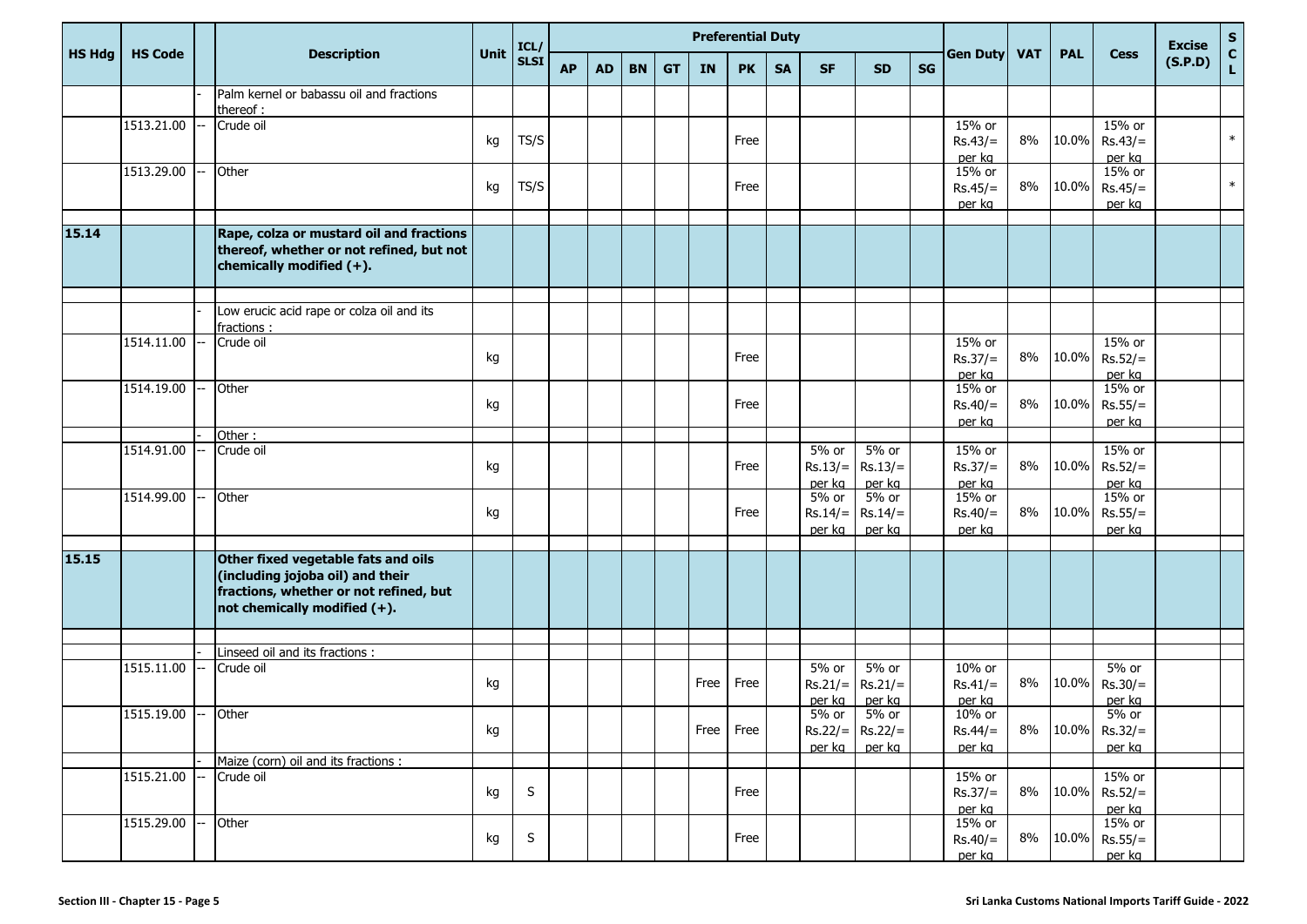|               |                       |                                                                                                                                                                                                                                    |      | ICL/        |           |           |           |           |           | <b>Preferential Duty</b> |           |           |           |           |                                |            |            |                                | <b>Excise</b> | $\mathsf{s}$                 |
|---------------|-----------------------|------------------------------------------------------------------------------------------------------------------------------------------------------------------------------------------------------------------------------------|------|-------------|-----------|-----------|-----------|-----------|-----------|--------------------------|-----------|-----------|-----------|-----------|--------------------------------|------------|------------|--------------------------------|---------------|------------------------------|
| <b>HS Hdg</b> | <b>HS Code</b>        | <b>Description</b>                                                                                                                                                                                                                 | Unit | <b>SLSI</b> | <b>AP</b> | <b>AD</b> | <b>BN</b> | <b>GT</b> | <b>IN</b> | <b>PK</b>                | <b>SA</b> | <b>SF</b> | <b>SD</b> | <b>SG</b> | Gen Duty                       | <b>VAT</b> | <b>PAL</b> | <b>Cess</b>                    | (S.P.D)       | $\mathbf{c}$<br>$\mathbf{L}$ |
|               | 1515.30.00            | Castor oil and its fractions                                                                                                                                                                                                       | kg   |             |           |           |           |           | Free      | Free                     |           | 5%        | 5%        |           | 15%                            | 8%         | 10.0%      | 15% or<br>$Rs.55/=$<br>per kg  |               |                              |
|               | 1515.50.00            | Sesame oil and its fractions                                                                                                                                                                                                       | kg   | S           |           |           |           |           |           | Free                     |           |           |           |           | 15%                            | 8%         | 10.0%      | $Rs.40/=$<br>per kg            |               |                              |
|               | 1515.90               | Other:                                                                                                                                                                                                                             |      |             |           |           |           |           |           |                          |           |           |           |           |                                |            |            |                                |               |                              |
|               | 1515.90.10            | Tung oil and its fractions                                                                                                                                                                                                         | kg   |             |           |           |           |           | Free      | Free                     |           | 5%        | 4.5%      |           | 10%                            | 8%         | 10.0%      |                                |               |                              |
|               | 1515.90.90            | Other                                                                                                                                                                                                                              | kg   |             |           |           |           |           |           | Free                     |           |           |           |           | 15%                            | 8%         | 10.0%      | $Rs.40/=$<br>per kg            |               |                              |
| 15.16         |                       | Animal or vegetable fats and oils and<br>their fractions, partly or wholly<br>hydrogenated, inter-esterified, re-<br>esterified or elaidinised, whether or not<br>refined, but not further prepared.                               |      |             |           |           |           |           |           |                          |           |           |           |           |                                |            |            |                                |               |                              |
|               | 1516.10.00            | Animal fats and oils and their fractions                                                                                                                                                                                           | kg   |             |           |           |           |           |           | Free                     |           |           |           |           | 15%                            | 8%         | 10.0%      |                                |               |                              |
|               | 1516.20.00            | Vegetable fats and oils and their fractions                                                                                                                                                                                        | kg   |             |           |           |           |           |           | Free                     |           |           |           |           | 10% or<br>$Rs.44/=$<br>per kg  | 8%         | 10.0%      | 5% or<br>$Rs.72/=$<br>per kg   |               | $\ast$                       |
| 15.17         |                       | Margarine; edible mixtures or<br>preparations of animal or vegetable fats<br>or oils or of fractions of different fats or<br>oils of this Chapter, other than edible<br>fats or oils or their fractions of heading<br>$15.16 (+).$ |      |             |           |           |           |           |           |                          |           |           |           |           |                                |            |            |                                |               |                              |
|               |                       |                                                                                                                                                                                                                                    |      |             |           |           |           |           |           |                          |           |           |           |           |                                |            |            |                                |               |                              |
|               | 1517.10<br>1517.10.20 | Margarine, excluding liquid margarine :<br><b>Coconut Butter</b>                                                                                                                                                                   | kg   | S           |           |           |           |           |           |                          |           |           |           |           | 15% or<br>$Rs.36/=$<br>per kg  | 8%         | 10.0%      | 15% or<br>$Rs.111/=$<br>per kg |               |                              |
|               | 1517.10.30            | Other, With a fat content 80% or more                                                                                                                                                                                              | kg   | S           |           |           |           |           |           |                          |           |           |           |           | 15% or<br>$Rs.120/=$<br>per kg | 8%         | 10.0%      | 15% or<br>$Rs.120/=$<br>per kg |               | $\ast$                       |
|               | 1517.10.90            | Other                                                                                                                                                                                                                              | kg   | $\sf S$     |           |           |           |           |           |                          |           |           |           |           | 15% or<br>$Rs.75/=$<br>per kg  | $8\%$      | 10.0%      | 15% or<br>$Rs.75/=$<br>per kg  |               | $\ast$                       |
|               | 1517.90.00            | Other                                                                                                                                                                                                                              | kg   |             |           |           |           |           |           |                          |           |           |           |           | 10% or<br>$Rs.44/=$<br>per kg  | 8%         | 10.0%      | 5% or<br>$Rs.97/=$<br>per kg   |               | $\ast$                       |